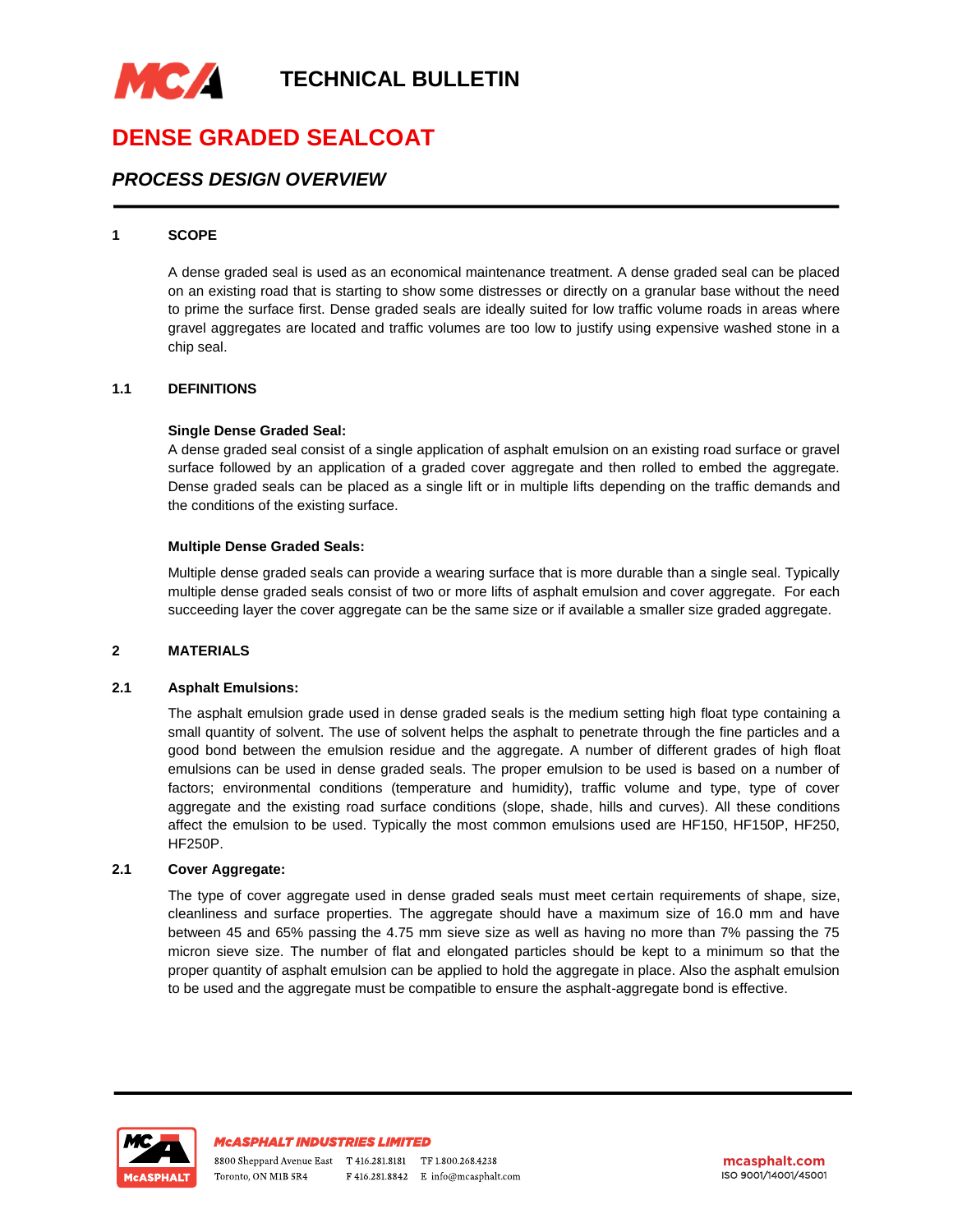# **DENSE GRADED SEALCOAT**

## *PROCESS DESIGN OVERVIEW*

### **3 DESIGN CRITERIA**

When designing a chip seal a number of factors have to be examined and assessed to ensure a proper surface will be placed that will perform for its service life. The following factors can have a tremendous effect on the performance of a chip seal; traffic, aggregate shape, specific gravity of the aggregate, aggregate wastage, residual asphalt content. If these factors are addressed the chances of a good chip seal being placed are greatly increased.

**Traffic:** The type and quantity of traffic will have a large effect on the amount of asphalt emulsion to be used as well as the emulsion type. The lower the traffic volume the softer the grade of high float emulsion.

**Aggregate Shape:** The overall shape of the cover aggregate can influence the quantity of aggregate as well as the amount of asphalt emulsion to be used. The larger the aggregate size the higher the emulsion quantity needed. The gradation can also influence the spray rate needed.

**Specific Gravity of Cover Aggregate:** The bulk specific gravity of the cover aggregate will affect the quantity of aggregate needed. The higher the specific gravity the more aggregate is needed and vice versa.

**Aggregate Wastage:** In all dense graded seals an excess of cover aggregate has to be applied to offset the unevenness of spread and whip-off by traffic. Depending on the chip spreader equipment the excess amount can vary from 2 to 10 percent but is typically 5 percent.

**Asphalt Residual in the Emulsion:** The quantity of asphalt residual in the emulsion can affect the quantity of emulsion needed to hold the cover aggregate. The lower the residual the higher the quantity of asphalt emulsion needed.

If these factors are taken into consideration in designing the dense graded seal then the chances of a successful seal are greatly improved. Typically a dense graded seal would require an emulsion application rate of 1.5 – 1.8 l/sqm and a cover aggregate quantity of 16 to 22 kgs/sqm.

## **4 RECOMMENDED PERFORMANCE GUIDELINES**

In order to construct a proper well designed dense graded seal the following guidelines should be followed:

- Assure the existing pavement structure is adequate to support expected traffic.
- Design a dense graded seal with aggregate to be used on job.
- Use a well graded aggregate.
- Calibrate and inspect all equipment.
- Use sufficient number and properly weighted rollers.
- Follow proper construction techniques.
- Use traffic control to protect seal.
- Work only in weather suitable for type and grade of emulsion being used.